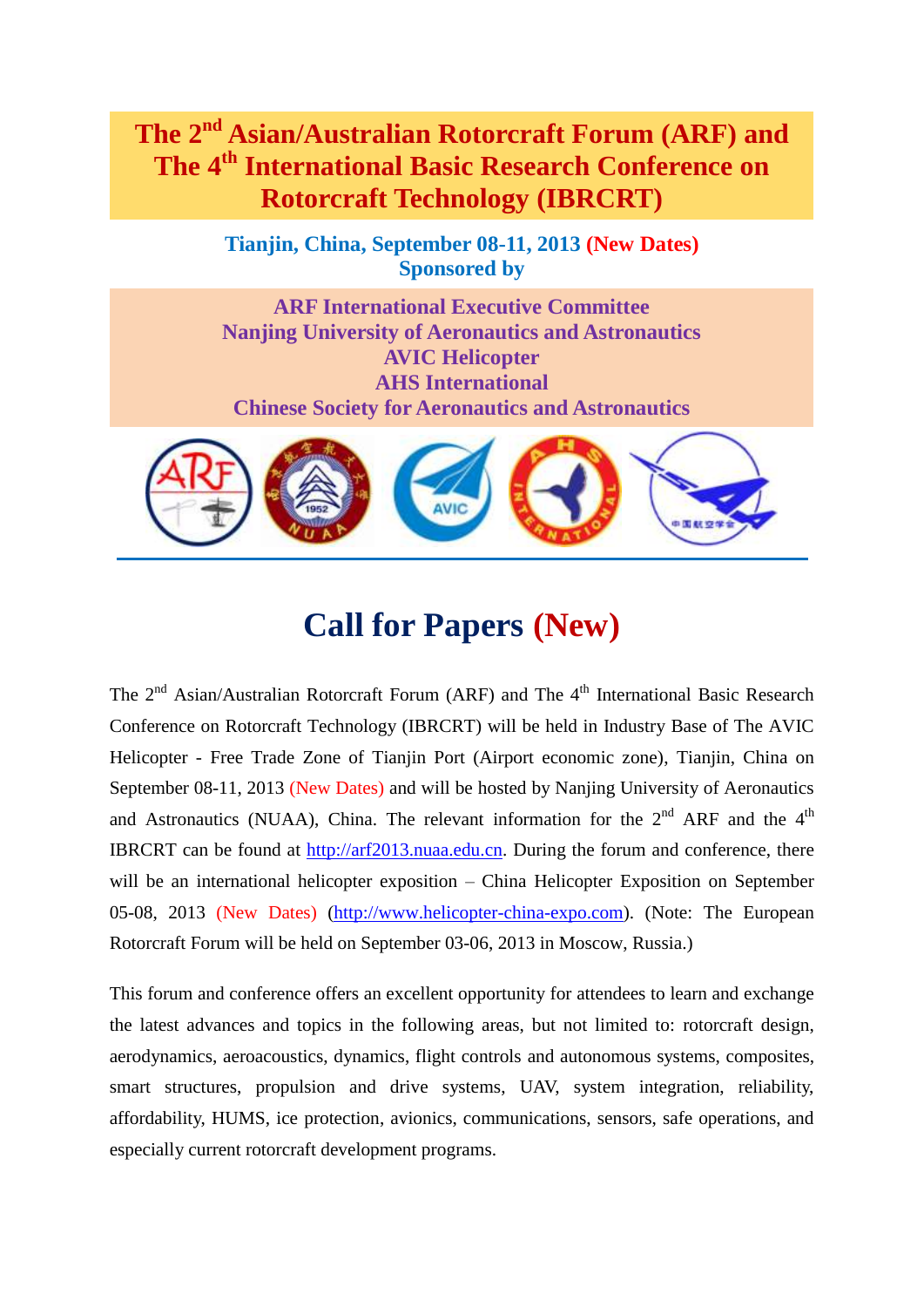## **Abstract Submittal:**

Abstract should be written in English; no longer than three pages; presented in sufficient detail to allow the reviewer to determine the quality, scope, significance and current status of the work that will be described in the final paper; include paper title, author(s), name(s), address, phone, fax and e-mail address; and submitted no later than April 30, 2013 at [http://arf2013.nuaa.edu.cn.](http://arf2013.nuaa.edu.cn/) Authors will be notified of final selection by May 30, 2013.

# **Full Paper Submittal:**

Final full papers should be submitted at [http://arf2013.nuaa.edu.cn](http://arf2013.nuaa.edu.cn/) and are due July 30, 2013. Presentations will be given in an open forum and all papers will be published in the conference proceedings. The author is responsible for any necessary clearances and approvals.

#### **International Executive Committee:**

|        | Australia: Arvind Sinha (Australian Department of Defense)        |
|--------|-------------------------------------------------------------------|
| China: | Pingi Xia (Nanjing University of Aeronautics and Astronautics)    |
| India: | Prashant Pawar (SVERI's College of Engineering)                   |
| Japan: | Yasutada Tanabe (Japan Aerospace Exploration Agency)              |
| Korea: | Duck-Joo Lee (Korea Advanced Institute of Science and Technology) |

#### **General Chairman:**

Pinqi Xia (Nanjing University of Aeronautics and Astronautics, China)

#### **International Technical Advisory Committee:**

#### **Chairman:**

Zheng Gao (Nanjing University of Aeronautics and Astronautics, China)

## **Members:**

George Barakos (University of Liverpool, UK) Inderjit Chopra (University of Maryland, USA) Michel Costes (ONERA, French) Renliang Chen (Nanjing University of Aeronautics and Astronautics, China) Peretz Friedmann (University of Michigan, USA) Chuanyue Huang (AVIC Helicopter, China) Dewey Hodges (Georgia Institute of Technology, USA) Sejong Oh (Pusan National University, Korea) Edward Smith (Pennsylvania State University, USA) Shigeru Saito (Japan Aerospace Exploration Agency, Japan) Chee Tung (NASA Ames Research Center, ret., USA) Pinqi Xia (Nanjing University of Aeronautics and Astronautics, China)